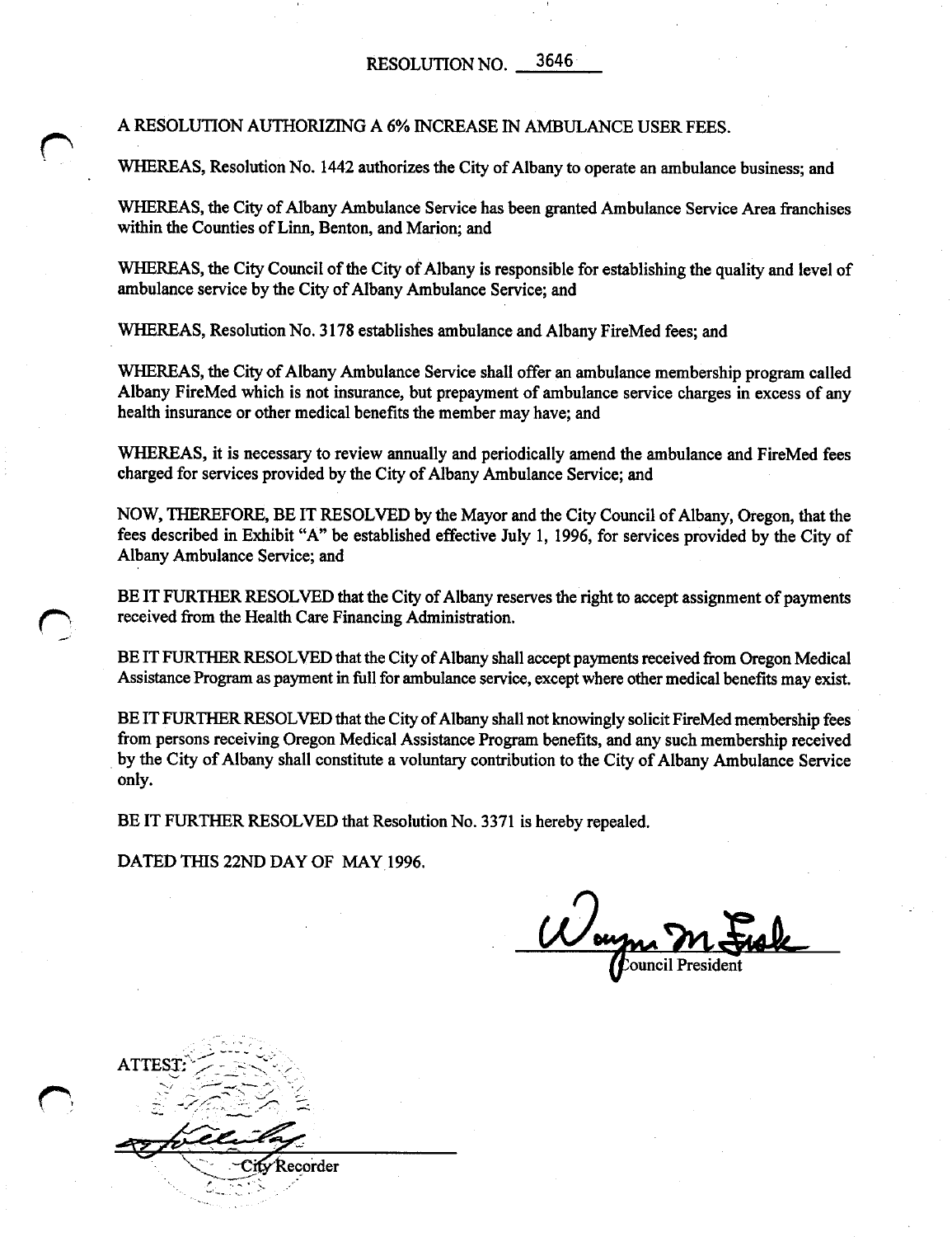# A. Ambulance Fees Schedule July 1, <sup>1996</sup>

| Base Rate (in-district)         | \$482.00 |
|---------------------------------|----------|
| Base Rate (out-of-district)     | 630.00   |
| <b>Rescue Services</b>          | 192.00   |
| Mileage (per loaded mile)       | 8.75     |
| Waiting Time (per half hour)    | 66.00    |
| Extra Medical Person (per hour) | 33.00    |
| Aid Call (no-transport)         | 140.00   |
|                                 |          |

B. FireMed Fees Schedule

| FireMed Membership (in-district)     | \$45.00 |
|--------------------------------------|---------|
| FireMed Membership (out-of-district) | 60.00   |
| FireMed Six-Month Membership         | 30.00   |

## C. Base Rate

The base rate covers all medical supplies, equipment, and procedures and services associated with pre-hospital medical care and ambulance transportation. Fire Department rescue services and ambulance mileage, waiting time, and extra attendant charges are billed in excess ofthe base rate.

One base rate will be charged for each patient transported. Persons transported for non-medical reasons will not be charged <sup>a</sup> base rate or mileage. An example is <sup>a</sup> parent who accompanies an ill or injured child in the ambulance.

Only one base rate will be charged for each patient transported round-trip from point of origin to destination and back to origin (see waiting time and mileage).

## D. In-District

An in-district charge is applied when the primary residence of the ambulance user is within the areas bounded by the City of Albany city limits, the Albany Rural Fire Protection District (RFPD), the North Albany RFPD, and the Palestine RFPD. This is hereafter referred to as the Albany Fire District.

### E. Out-of-District

An out-of-district charge is applied when the primary residence of the ambulance user is outside the Albany Fire District.

### F. Rescue Services

Rescue fees are charged for motor vehicle accidents or rescues occurring within the Albany Fire District when an Albany Fire Department fire engine responds to assist the ambulance at the incident and performs major extrication, rescue, or fire suppression activities.

# G. Mileage

One mileage fee is charged for each patient transported, computed at rate times miles to the nearest whole mile. Mileage is based on "loaded miles" from the point of patient origin to destination. Round-trip transport mileage is computed on total round trip loaded miles. ~

7